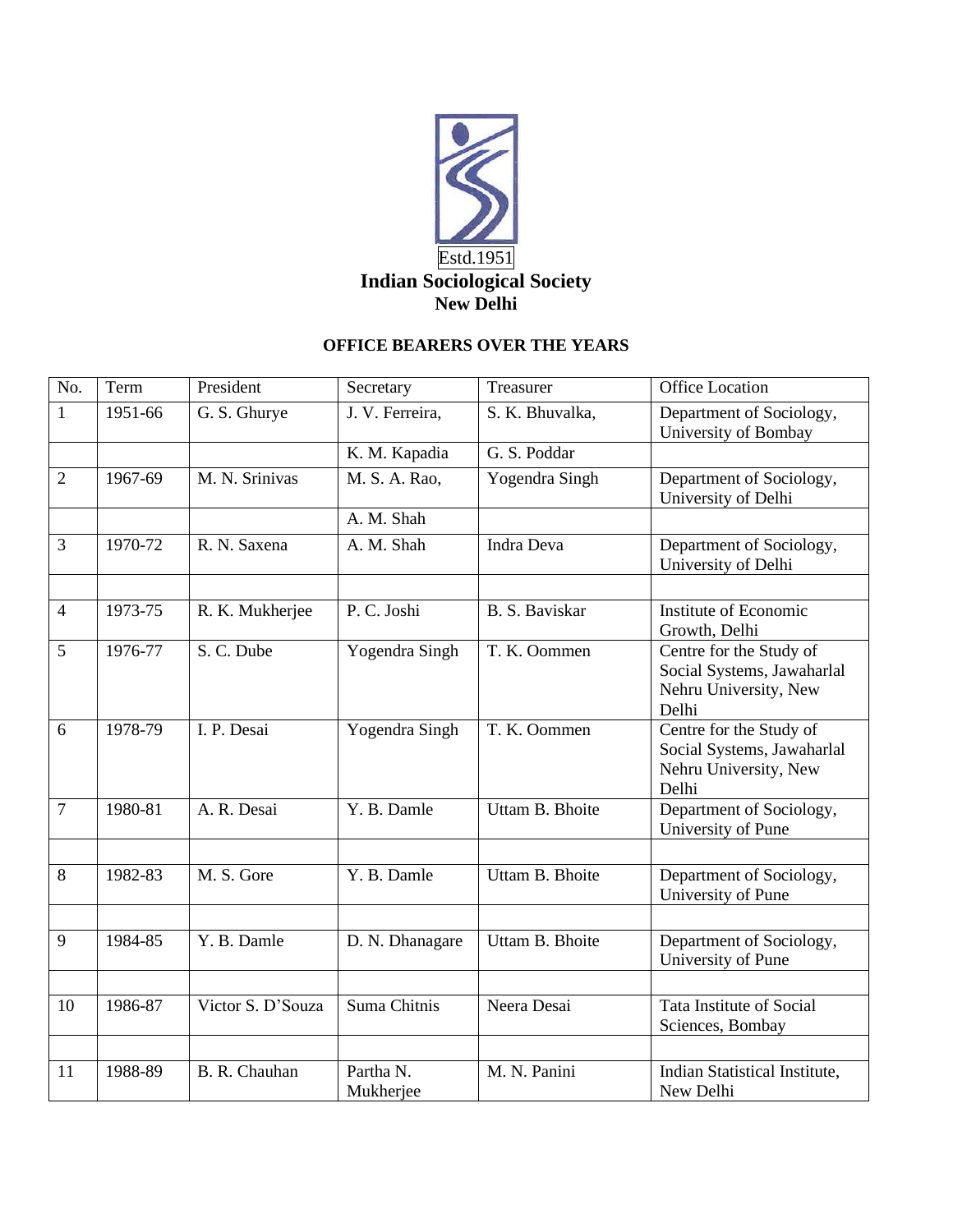| 12 | 1990-91   | P. C. Joshi                  | T. K. Oommen       | George Mathew             | Institute of Social Sciences,<br>New Delhi             |
|----|-----------|------------------------------|--------------------|---------------------------|--------------------------------------------------------|
|    |           |                              |                    |                           |                                                        |
| 13 | 1992-93   | A. M. Shah                   | B. S. Baviskar     | George Mathew             | Institute of Social Sciences,<br>New Delhi             |
|    |           |                              |                    |                           |                                                        |
| 14 | 1994-95   | Yogendra Singh               | S. L. Sharma       | George Mathew             | Institute of Social Sciences,<br>New Delhi             |
|    |           |                              |                    |                           |                                                        |
| 15 | 1996-97   | Indra Deva                   | S. L. Sharma       | Mohini Anjum              | Institute of Social Sciences,<br>New Delhi             |
|    |           |                              |                    |                           |                                                        |
| 16 | 1998-99   | T. K. Oommen                 | Aneeta Minocha     | Mohini Anjum              | Institute of Social Sciences,<br>New Delhi             |
|    |           |                              |                    |                           |                                                        |
| 17 | 2000-01   | B. S. Baviskar               | Aneeta Minocha     | <b>Tulsi Patel</b>        | Institute of Social Sciences,<br>New Delhi             |
|    |           |                              |                    |                           |                                                        |
| 18 | 2002-03   | D. N. Dhanagare              | J. J. Kattakayam   | Harish Doshi              | Institute of Social Sciences,<br>New Delhi             |
|    |           |                              |                    |                           |                                                        |
| 19 | 2004-05   | Partha N.<br>Mukherjee       | J. J. Kattakayam   | Uttarm B. Bhoite          | Institute of Social Sciences,<br>New Delhi             |
|    |           |                              |                    |                           |                                                        |
| 20 | 2006-07   | P. K. B. Nayar               | <b>Anand Kumar</b> | Uttam B. Bhoite           | Institute of Social Sciences,<br>New Delhi             |
|    |           |                              |                    |                           |                                                        |
| 21 | 2008-09   | Uttam B. Bhoite              | Ishwar Modi        | Ravinder Kaur             | Institute of Social Sciences,<br>New Delhi             |
|    |           |                              |                    |                           |                                                        |
| 22 | 2010-11   | J. J. Kattakayam             | <b>Tulsi Patel</b> | J. R. Panda               | Institute of Social Sciences,<br>New Delhi             |
|    |           |                              |                    |                           |                                                        |
| 23 | 2012-13   | <b>Ishwar Prasad</b><br>Modi | Rajesh Mishra      | <b>Bipul Kumar Bhadra</b> | Institute of Social Sciences,<br>New Delhi             |
|    |           |                              |                    |                           |                                                        |
| 24 | 2014-15   | <b>Anand Kumar</b>           | R. Indira          | Paramjit Singh Judge      | Institute of Social Sciences,<br>New Delhi             |
|    |           |                              |                    |                           |                                                        |
| 25 | 2016-2017 | Sujata Patel                 | Abha Chauhan       | <b>Biswajit Ghosh</b>     | Indian Sociological Society,<br>Vasant Kunj, New Delhi |
|    |           |                              |                    |                           |                                                        |
| 26 | 2018-2019 | Indira Ramarao               | D.R Sahu           | Hemixa Rao                | Indian Sociological Society,<br>Vasant Kunj, New Delhi |
|    |           |                              |                    |                           |                                                        |